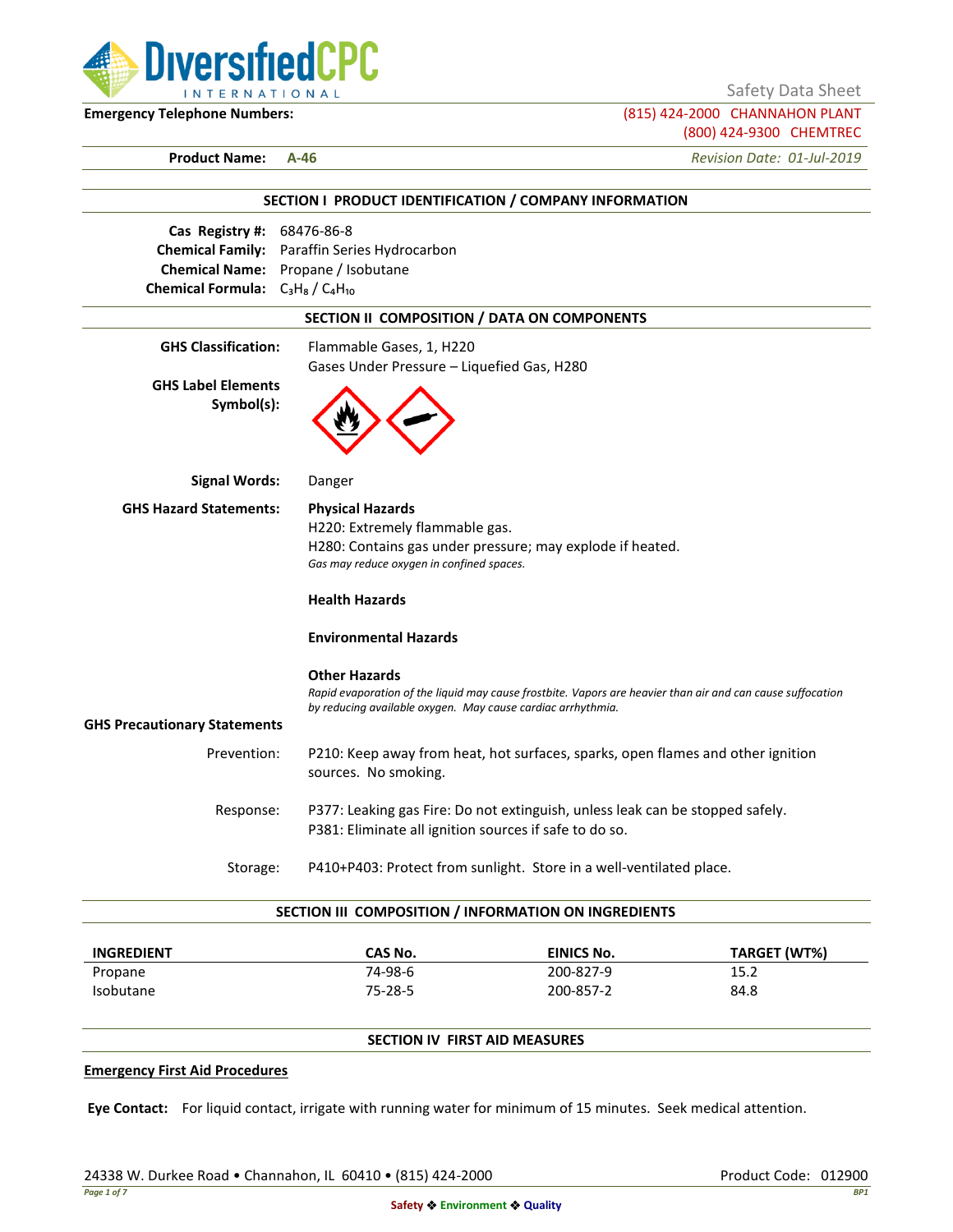

| Skin Contact: For liquid contact, warm areas gradually and get medical attention if there is evidence of frost bite or tissue |
|-------------------------------------------------------------------------------------------------------------------------------|
| damage. Flush area with lukewarm water. Do not rub affected area. If blistering occurs, apply a sterile                       |
| dressing. Seek medical attention.                                                                                             |
|                                                                                                                               |

**Inhalation:** Remove to fresh air. Artificial respiration and/or oxygen may be necessary. Consult a physician. **Ingestion:** This material is a gas under normal atmospheric conditions and ingestion is unlikely.

Most important symptoms and effects

**Acute:** Anesthetic effects at high concentrations.

**Delayed:** None known or anticipated. See Section 11 for information on effects from chronic exposure, if any.

**Notes to Physician:** Epinephrine and other sympathomimetic drugs may initiate cardiac arrhythmias in persons exposed to high concentrations of hydrocarbon solvents (e.g., in enclosed spaces or with deliberate abuse). The use of other drugs with less arrhythmogenic potential should be considered. If sympathomimetic drugs are administered, observe for the development of cardiac arrhythmias.

### **SECTION V FIRE FIGHTING MEASURES**

## **Suitable Extinguishing Media:**

Water spray, Water mist, Foam, Dry chemical or Carbon Dioxide. Carbon dioxide can displace oxygen. Use caution when applying carbon dioxide in confined spaces.

## **Fire Fighting Procedures:**

For fires beyond the initial stage, emergency responders in the immediate hazard area should wear protective clothing. When the potential chemical hazard is unknown, in enclosed or confined spaces, a self contained breathing apparatus should be worn. In addition, wear other appropriate protective equipment as conditions warrant (see Section 8). Isolate immediate hazard area and keep unauthorized personnel out. Stop spill/release if it can be done safely. If this cannot be done, allow fire to burn. Move undamaged containers from immediate hazard area if it can be done safely. Stay away from ends of container. Water spray may be useful in minimizing or dispersing vapors and to protect personnel. Cool equipment exposed to fire with water, if it can be done safely.

### **Unusual Fire and Explosion Hazards:**

Extremely flammable. Contents under pressure. This material can be ignited by heat, sparks, flames, or other sources of ignition. The vapor is heavier than air. Vapors may travel considerable distances to a source of ignition where they can ignite, flash back, or explode. May create vapor/air explosion hazard indoors, in confined spaces, outdoors, or in sewers. If container is not properly cooled, it can rupture in the heat of a fire. Drains can be plugged and valves made inoperable by the formation of ice if rapid evaporation of large quantities of the liquefied gas occurs. Do not allow run-off from fire fighting to enter drains or water courses – may cause explosion hazard in drains and may reignite.

**Hazardous Combustion Products**: Combustion may yield smoke, carbon monoxide, and other products of incomplete combustion. Oxides of nitrogen and sulfur may also be formed.

*See Section 9 for Flammable Properties including Flash Point and Flammable (Explosive) Limits.*

# **NPCA - HMIS RATINGS**

| <b>HEALTH</b>              |  |
|----------------------------|--|
| <b>FLAMMABILITY</b>        |  |
| <b>REACTIVITY</b>          |  |
| <b>PERSONAL PROTECTION</b> |  |

**PERSONAL PROTECTION - (***Personal Protection Information To Be Supplied By The User)*

### **SECTION VI ACCIDENTAL RELEASE MEASURES**

**Steps To Be Taken If Material Is Released or Spilled**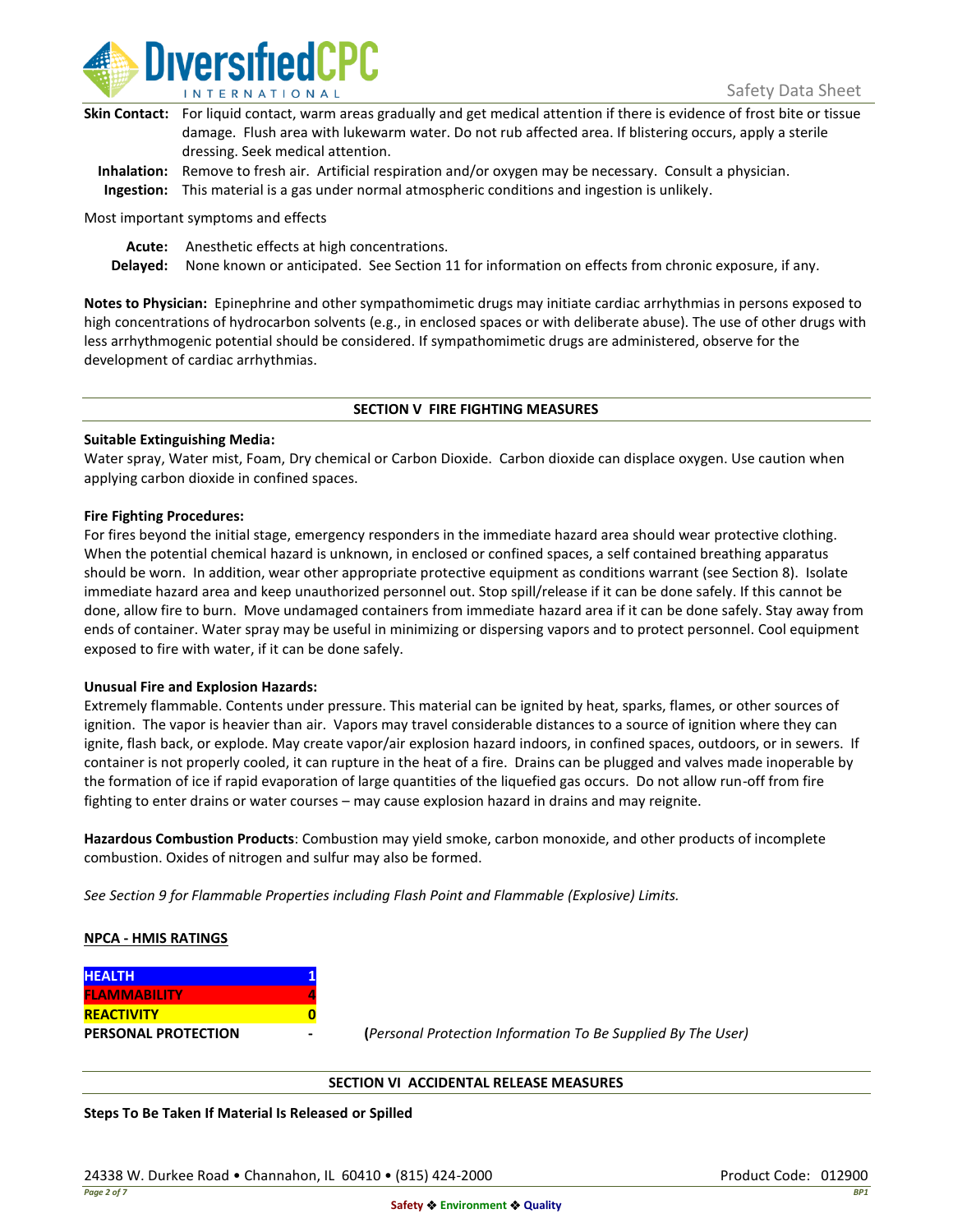

Avoid sources of ignition - ventilate area. Use water fog to evaporate or ventilate. Protect body against contact with liquid. If confined space - use self contained breathing apparatus. Consult local fire authorities.

**Personal Precautions:** Extremely flammable. Spillages of liquid product will create a fire hazard and may form an explosive atmosphere. Keep all sources of ignition and hot metal surfaces away from spill/release if safe to do so. The use of explosion-proof electrical equipment is recommended. Beware of accumulation of gas in low areas or contained areas, where explosive concentrations may occur. Prevent from entering drains or any place where accumulation may occur. Ventilate area and allow to evaporate. Stay upwind and away from spill/release. Avoid direct contact with material. For large spillages, notify persons downwind of the spill/release, isolate immediate hazard area and keep unauthorized personnel out. Wear appropriate protective equipment, including respiratory protection, as conditions warrant (see Section 8). See Sections 2 and 7 for additional information on hazards and precautionary measures.

**Environmental Precautions:** Stop spill/release if it can be done safely. Water spray may be useful in minimizing or dispersing vapors. If spill occurs on water notify appropriate authorities and advise shipping of any hazard.

**Methods for Containment and Clean-Up**: Notify relevant authorities in accordance with all applicable regulations.

Recommended measures are based on the most likely spillage scenarios for this material; however local conditions and regulations may influence or limit the choice of appropriate actions to be taken.

## **SECTION VII HANDLING AND STORAGE**

**Precautions for safe handling:** Comply with state and local regulations covering liquefied petroleum gases. Comply with NFPA Pamphlet #58. Keep away from heat or sources of ignition. Prohibit smoking in areas of storage or use. Take precautionary measures against static discharge. Use good personal hygiene practices and wear appropriate personal protective equipment (see section 8).

Contents are under pressure. Gases can accumulate in confined spaces and limit oxygen available for breathing. Use only with adequate ventilation. The use of explosion-proof electrical equipment is recommended and may be required (see appropriate fire codes). Refer to NFPA-70 and/or API RP 2003 for specific bonding/grounding requirements. Electrostatic charge may accumulate and create a hazardous condition when handling or processing this material. To avoid fire or explosion, dissipate static electricity during transfer by grounding and bonding containers and equipment before transferring material.

Do not enter confined spaces such as tanks or pits without following proper entry procedures such as ASTM D-4276 and 29CFR 1910.146.

**WARNING**: Unless otherwise specifically indicated, no odorant is added to this product. You cannot depend upon your sense of smell for leak detection! Ensure appropriate gas detection is available and working for the detection of leaks.

**Conditions for safe storage:** Keep container(s) tightly closed and properly labeled. Use and store this material in cool, dry, well ventilated areas away from heat, direct sunlight, hot metal surfaces, and all sources of ignition. Store only in approved containers. Post area "No Smoking or Open Flame." Keep away from any incompatible material (see Section 10). Protect container(s) against physical damage. Outdoor or detached storage is preferred. Indoor storage should meet OSHA standards and appropriate fire codes.

"Empty" containers retain residue and may be dangerous. Do not pressurize, cut, weld, braze, solder, drill, grind, or expose such containers to heat, flame, sparks, or other sources of ignition. They may explode and cause injury or death. Avoid exposing any part of a compressed-gas cylinder to temperatures above 125F (51.6C).

Gas cylinders should be stored outdoors or in well ventilated storerooms at no lower than ground level and should be quickly removable in an emergency.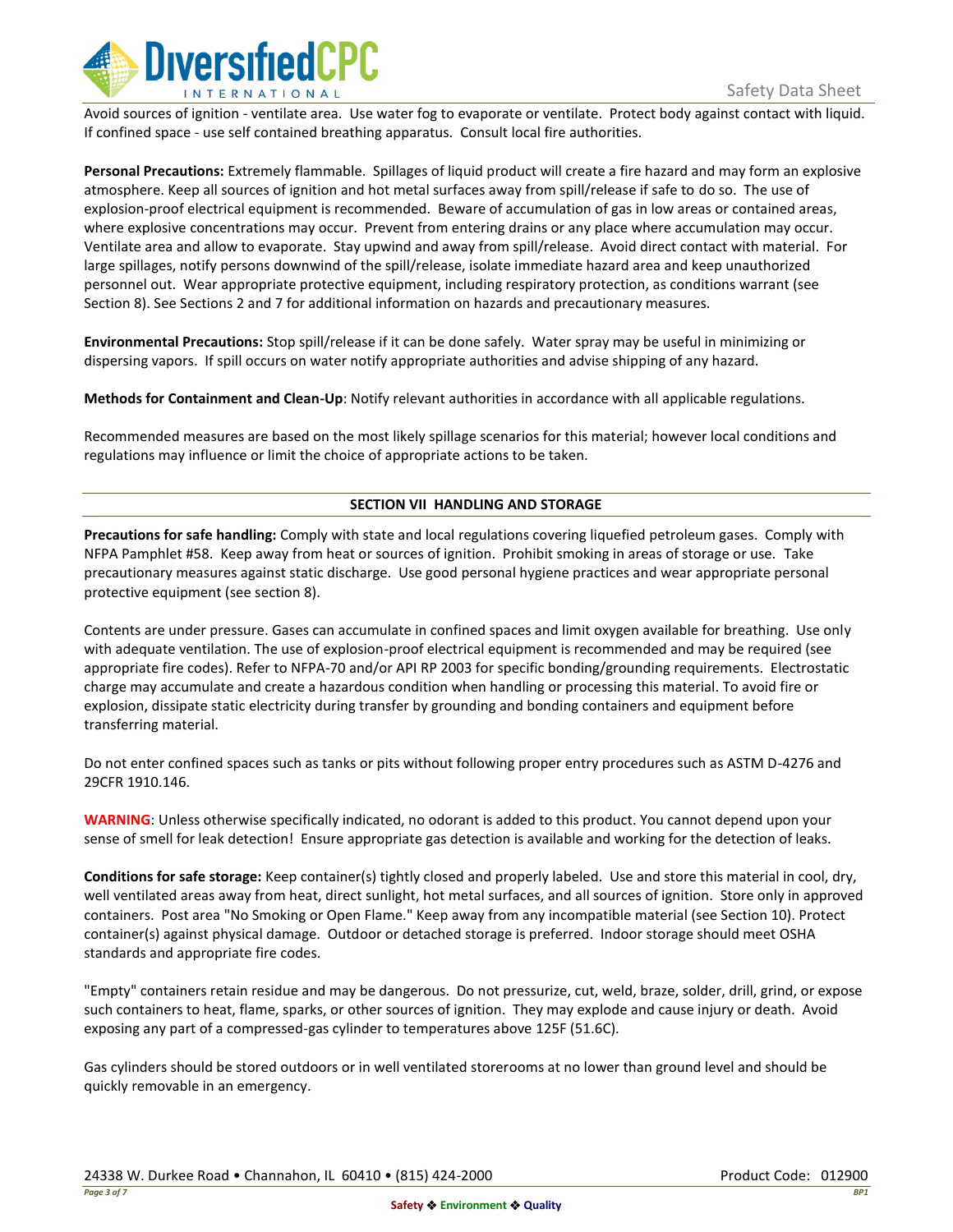

### **SECTION VIII EXPOSURE CONTROLS / PERSONAL PROTECTION**

## **Exposure Limits**

| Component                      |                                                                                                                                                                                                                                                                                                                                                                                                                                                                                                                                            | <b>ACIGH</b>        | <b>ACIGH</b>                | <b>OSHA PEL</b>   |                  |
|--------------------------------|--------------------------------------------------------------------------------------------------------------------------------------------------------------------------------------------------------------------------------------------------------------------------------------------------------------------------------------------------------------------------------------------------------------------------------------------------------------------------------------------------------------------------------------------|---------------------|-----------------------------|-------------------|------------------|
| Propane                        |                                                                                                                                                                                                                                                                                                                                                                                                                                                                                                                                            | TLV (TWA)<br>Simple | <b>TLV (STEL)</b><br>Simple | (TWA)<br>1000 ppm | <b>OTHER PEL</b> |
|                                |                                                                                                                                                                                                                                                                                                                                                                                                                                                                                                                                            | Asphyxiant          | Asphyxiant                  |                   |                  |
| Isobutane                      |                                                                                                                                                                                                                                                                                                                                                                                                                                                                                                                                            |                     | 1000 ppm                    |                   |                  |
| <b>Engineering Controls:</b>   | If current ventilation practices are not adequate to maintain airborne concentrations below<br>the established exposure limits, additional engineering controls may be required.                                                                                                                                                                                                                                                                                                                                                           |                     |                             |                   |                  |
| <b>Personal Protection:</b>    |                                                                                                                                                                                                                                                                                                                                                                                                                                                                                                                                            |                     |                             |                   |                  |
| Eye/Face Protection:           | The use of eye protection (such as splash goggles) that meets or exceeds ANSI Z.87.1 is<br>recommended when there is potential liquid contact to the eye. Depending on conditions<br>of use, a face shield may be necessary.                                                                                                                                                                                                                                                                                                               |                     |                             |                   |                  |
| <b>Skin Protection:</b>        | Impervious, insulated gloves recommended.                                                                                                                                                                                                                                                                                                                                                                                                                                                                                                  |                     |                             |                   |                  |
| <b>Respiratory Protection:</b> | A NIOSH approved, self-contained breathing apparatus (SCBA) or equivalent operated in a<br>pressure demand or other positive pressure mode should be used in situations of oxygen<br>deficiency (oxygen content less than 19.5 percent), unknown exposure concentrations, or<br>situations that are immediately dangerous to life or health (IDLH).<br>A respiratory protection program that meets or is equivalent to OSHA 29 CFR 1910.134 and<br>ANSI Z88.2 should be followed whenever workplace conditions warrant a respirator's use. |                     |                             |                   |                  |

Suggestions provided in this section for exposure control and specific types of protective equipment are based on readily available information. Users should consult with the specific manufacturer to confirm the performance of their protective equipment. Specific situations may require consultation with industrial hygiene, safety, or engineering professionals.

### **SECTION IX PHYSICAL AND CHEMICAL PROPERTIES**

| <b>Odor Threshold: No Data</b>                | <b>pH:</b> Not Applicable | <b>Appearance &amp; Odor:</b> Clear, colorless liquefied gas with sweet petroleum odor. |                                                   |
|-----------------------------------------------|---------------------------|-----------------------------------------------------------------------------------------|---------------------------------------------------|
| <b>Melting / Freezing Point:</b> No Data      |                           | Initial Boiling Point / Range: $-6.4$ TO $+10.9$ °F                                     |                                                   |
| Flash Point (Method): -156 °F (Estimated)     |                           |                                                                                         | <b>Evaporation Rate:</b> $>1$ (Ethyl Ether = 1.0) |
| Lower Explosion Limit: 1.8% (vol.) Gas in air |                           | Upper Explosion Limit: 9.5% (vol.) Gas in air                                           |                                                   |
| Vapor Pressure @ 70 °F: 46 PSIG               |                           | <b>Vapor Density (air = 1.00):</b> 1.914                                                |                                                   |
| <b>Specific Gravity (H2O = 1.00):</b> $0.555$ |                           | Solubility in Water @ 70 °F: 0.008%                                                     |                                                   |
| Percent Volatile by Volume: 100%              |                           | Auto-ignition temperature: No Data                                                      |                                                   |
| <b>Decomposition Data:</b> No Data            |                           | Viscosity: No Data                                                                      |                                                   |

### **SECTION X STABILITY AND REACTIVITY**

| Stable                                       |
|----------------------------------------------|
| Hazardous Polymerization: Can not occur      |
| None.                                        |
| Carbon monoxide, volatile hydrocarbon vapors |
| High heat, spark, and open flames            |
|                                              |

# **SECTION XI TOXICOLOGICAL INFORMATION**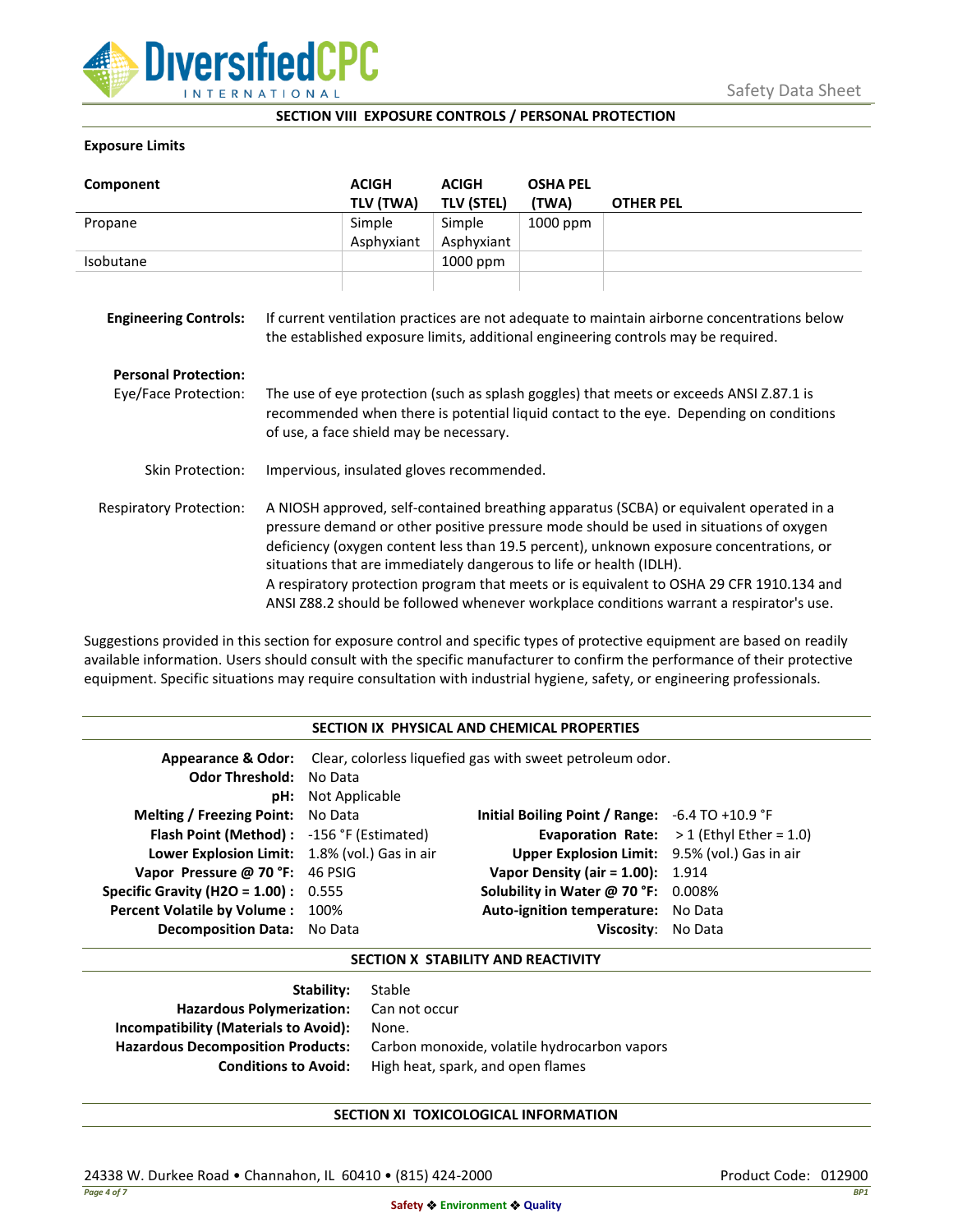

## **Effects Of Over Exposure**

**Ingestion:** Aspiration hazard!

- **Inhalation:** Inhalation of vapor may produce anesthetic effects and feeling of euphoria. Prolonged overexposure can cause rapid breathing, headache, dizziness, narcosis, unconsciousness, and death from asphyxiation, depending on concentration and time of exposure.
- **Skin Contact:** Contact with evaporating liquid can cause frostbite.

**Eye Contact:** Liquid can cause severe irritation, redness, tearing, blurred vision, and possible freeze burns.

**Specific Target Organ Toxicity (Single Exposure):** Not expected to cause organ effects from single exposure. **Specific Target Organ Toxicity (Repeated Exposure):** Not expected to cause organ effects from repeated exposure. **Carcinogenicity:** Not expected to cause cancer. This substance is not listed as a carcinogen by IARC, NTP or OSHA. **Germ Cell Mutagenicity:** Not expected to cause heritable genetic effects.

**Reproductive Toxicity:** Not expected to cause reproductive toxicity.

**Other Comments:** High concentrations may reduce the amount of oxygen available for breathing, especially in confined spaces. Hypoxia (inadequate oxygen) during pregnancy may have adverse effects on the developing fetus.

# **Information on Toxicological Effects of Components**

## **Propane**

*Target Organs:* No systemic or neurotoxic effects were noted in rats exposed to concentrations of propane as high as 12,000 ppm for 28 days.

*Reproductive Toxicity:* No adverse reproductive or developmental effects were observed in rats exposed to propane; no observed adverse effect level = 12,000 ppm.

## **n-Butane**

*Target Organs:* No systemic or neurotoxic effects were noted in rats exposed to concentrations of butane as high as 9,000 ppm for 28 days.

*Reproductive Toxicity:* No adverse reproductive or developmental effects were observed in rats exposed to butane; no observed adverse effect level = 12,000 ppm.

# **Isobutane**

*Target Organs:* No systemic or neurotoxic effects were noted in rats exposed to concentrations of isobutane as high as 9,000 ppm for 28 days.

*Reproductive Toxicity:* No adverse developmental effects were observed in rats exposed to concentrations of isobutane as high as 9000 ppm. Fertility and mating indices may have been affected at 9000 ppm but no effects were observed at 3000 ppm.

### **SECTION XII ECOLOGICAL INFORMATION**

**Toxicity:** Petroleum gases will readily evaporate from the surface and would not be expected to have significant adverse effects in the aquatic environment. Classification: No classified hazards.

**Persistence and Degradability:** The hydrocarbons in this material are expected to be inherently biodegradable. In practice, hydrocarbon gases are not likely to remain in solution long enough for biodegradation to be a significant loss process.

**Bioaccumulative Potential:** Not expected as having the potential to bioaccumulate.

**Mobility in Soil:** Due to the extreme volatility of petroleum gases, air is the only environmental compartment in which they will be found. In air, these hydrocarbons undergo photodegradation by reaction with hydroxyl radicals with half-lives ranging from 3.2 days for n-butane to 7 days for propane.

**Other Adverse Effects:** None anticipated.

### **SECTION XIII DISPOSAL INFORMATION**

### **Waste Disposal**

(1) Mechanical Recovery

24338 W. Durkee Road • Channahon, IL 60410 • (815) 424-2000 Product Code: 012900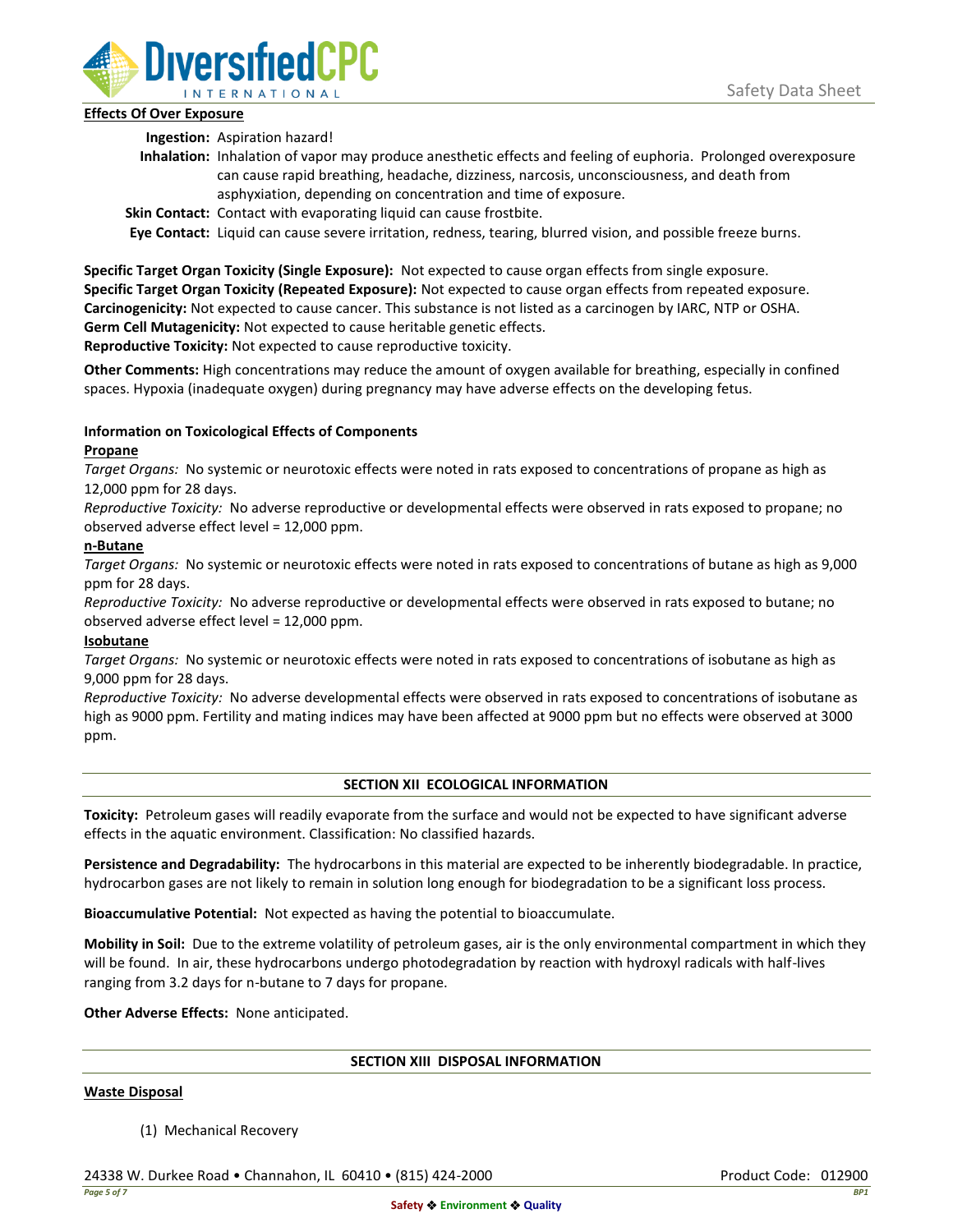

(2) Flare-Off At Safe Location (Vapors)

(3) Exhaust to Atmosphere in Safe Location (No Open Flames)

*\*\* Comply With All State and Local Regulations \*\**

### **SECTION XIV TRANSPORT INFORMATION**

#### **Transport Information**

UN1075, Petroleum Gases, Liquefied , 2.1

## **SECTION XV REGULATIONS**

### **Regulatory Information**

### **Chemical Inventories**

**USA TSCA:** All components of this product are listed on the TSCA Inventory. **Europe Einecs:** All components in this product are listed on EINECS **Canada Domestic Substances List (DSL):** This product and/or all of its components are listed on the Canadian DSL. **Australia AICS:** All components of this product are listed on AICS. **Korea ECL:** All components in this product are listed on the Korean Existing Chemicals Inventory (KECI). **Japan Miti (ENCS):** All components of this product are listed on MITI.

#### **SARA Title III:**

### **CERCLA/SARA (Section 302) Extremely Hazardous Substances and TPQs (in pounds):**

This material does not contain any chemicals subject to the reporting requirements of SARA 302 and 40 CFR 372.

### **SARA (311, 312) Hazard Class:**

| Acute Health:    | Yes |
|------------------|-----|
| Chronic Health:  | No  |
| Fire Hazard:     | Yes |
| Pressure Hazard: | Yes |

**SARA (313) Chemicals:** Not listed

**California Proposition 65:** This material does not contain any chemicals which are known to the State of California to cause cancer, birth defects or other reproductive harm at concentrations that trigger the warning requirements of California Proposition 65.

#### **EC Classification:**



F+ Extremely flammable

**Risk phrases:** 12 Extremely flammable.

## **Safety phrases:**

9 Keep container in a well-ventilated place.

16 Keep away from sources of ignition -No smoking.

33 Take precautionary measures against static discharges.

### **SECTION XVI OTHER INFORMATION**